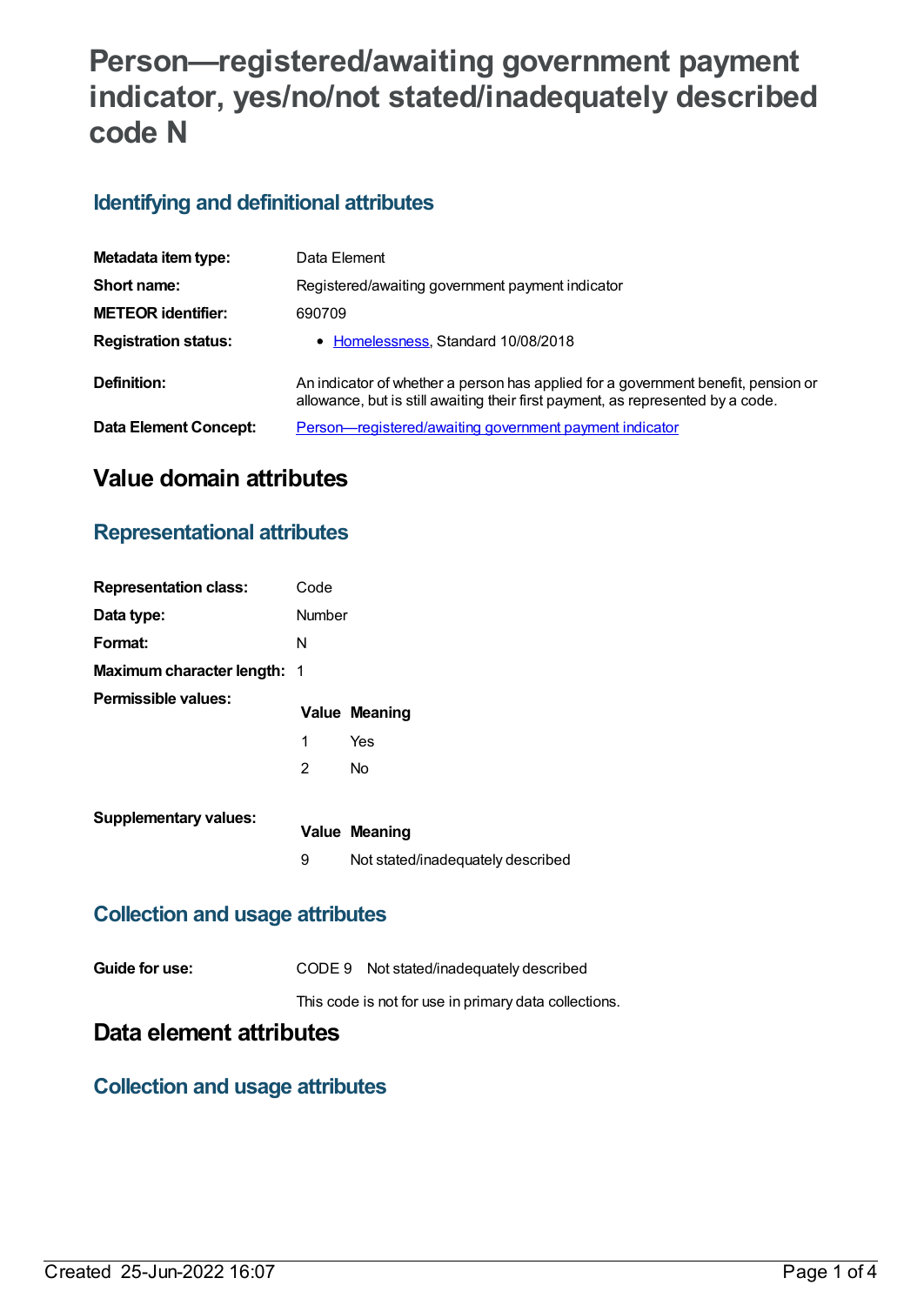| Guide for use:                  | This data element may be collected twice:                                                                                                                     |
|---------------------------------|---------------------------------------------------------------------------------------------------------------------------------------------------------------|
|                                 | 1. if a person has applied for a government benefit, pension or allowance, and is<br>still awaiting their first payment before the support period starts; and |
|                                 | 2. if a person has applied for a government benefit, pension or allowance, and is<br>still awaiting their first payment after the support period commences.   |
| <b>Collection methods:</b>      | The permissible values for this data element are used to form the response<br>categories to the questions:                                                    |
|                                 | "Have you applied for a government benefit?"; and                                                                                                             |
|                                 | "Are you waiting for the benefit?"                                                                                                                            |
| Source and reference attributes |                                                                                                                                                               |

#### **Source and reference attributes**

| <b>Submitting organisation:</b><br>Australian Institute of Health and Welfare |
|-------------------------------------------------------------------------------|
|-------------------------------------------------------------------------------|

# **Relational attributes**

| Related metadata<br>references: | Supersedes Person—registered/awaiting government payment indicator, code N                   |
|---------------------------------|----------------------------------------------------------------------------------------------|
|                                 | • Community Services (retired), Standard 19/09/2013<br>• Homelessness, Superseded 10/08/2018 |

Housing [assistance](https://meteor.aihw.gov.au/RegistrationAuthority/11), Standard 01/05/2013